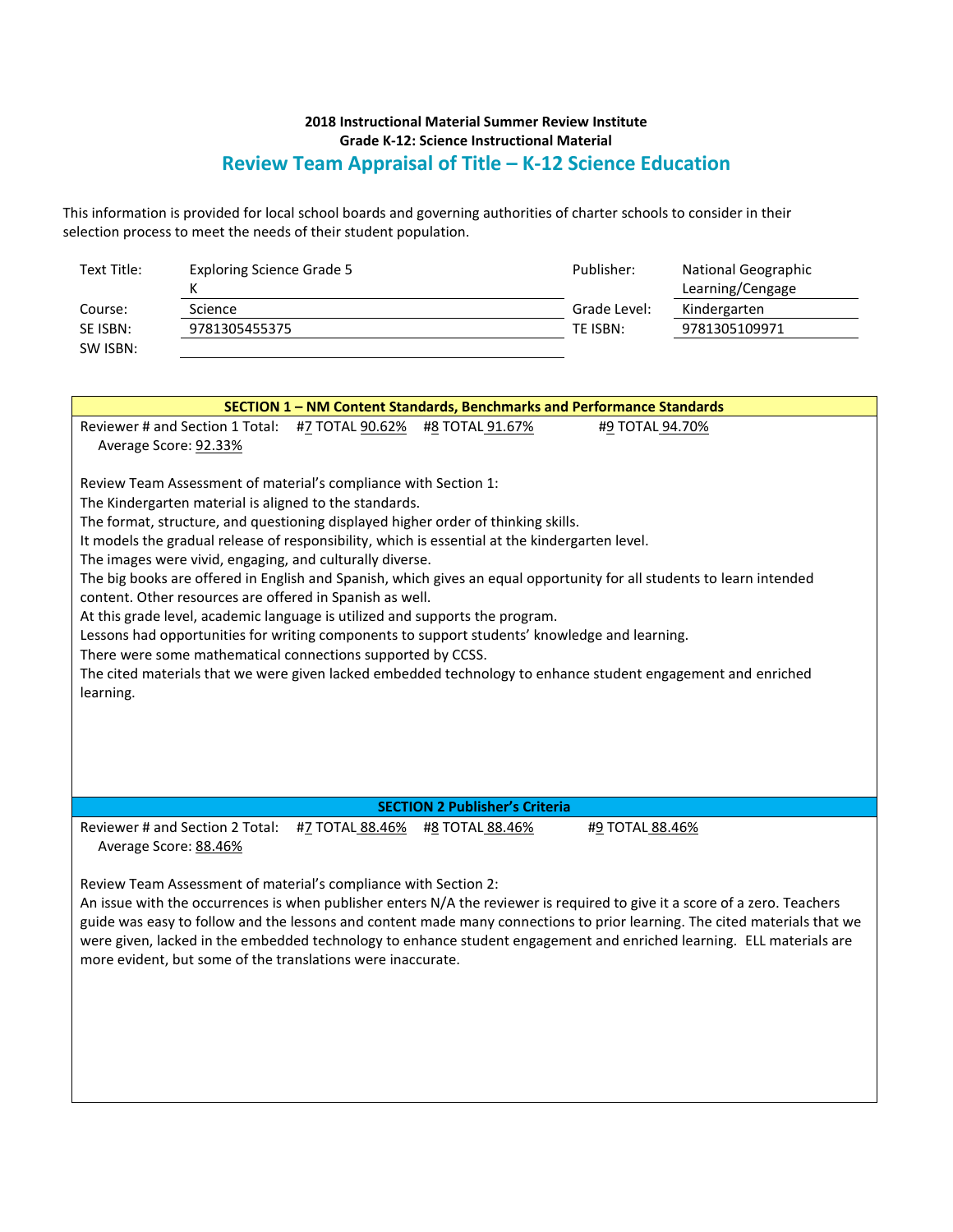## **Reviewer Comments**

Reviewer #: 7 Reviewer Background: Reviewer 7 has been teaching for 11 years and has been teaching science for 7 of those years.

Comments: This program met all the expectations needed. The program was well organized and scaffolded for kindergarten level. The big books were vivid and culturally diverse for the grade level. As a Spanish and English dual language teacher I was disappointed on the Spanish component because I observed many irregularities between the languages and the translations. The use of academic language for kindergarten was appropriate and at a high level thinking.

## Reviewer #: 8 Reviewer Background: Reviewer has been teaching  $3^{rd}$  grade for 6 years.

Comments: This grade band was well written and adequately supports Kindergarten science expectations. The questioning in the units encouraged a higher level of thinking for students. Connections to academic vocabulary was evident, and opportunities for writing was integrated into all lessons reviewed. The images in the big books are vivid and engaging. The supplemental materials are engaging and age appropriate.

Reviewer #: 9 Reviewer Background: Reviewer #9 has been teaching for 10 years and been a part of many science initiatives with school district.

Comments: This program met all expectations for the Kindergarten level and displayed higher order thinking skills for all students. Also, the images were vivid, engaging and culturally diverse. Big books are offered in English and Spanish which gives an equal opportunity for all students to learn intended content. Other resources are offered in Spanish as well. The use of academic language supports student learning and builds on their knowledge to effectively display proficiency in writing.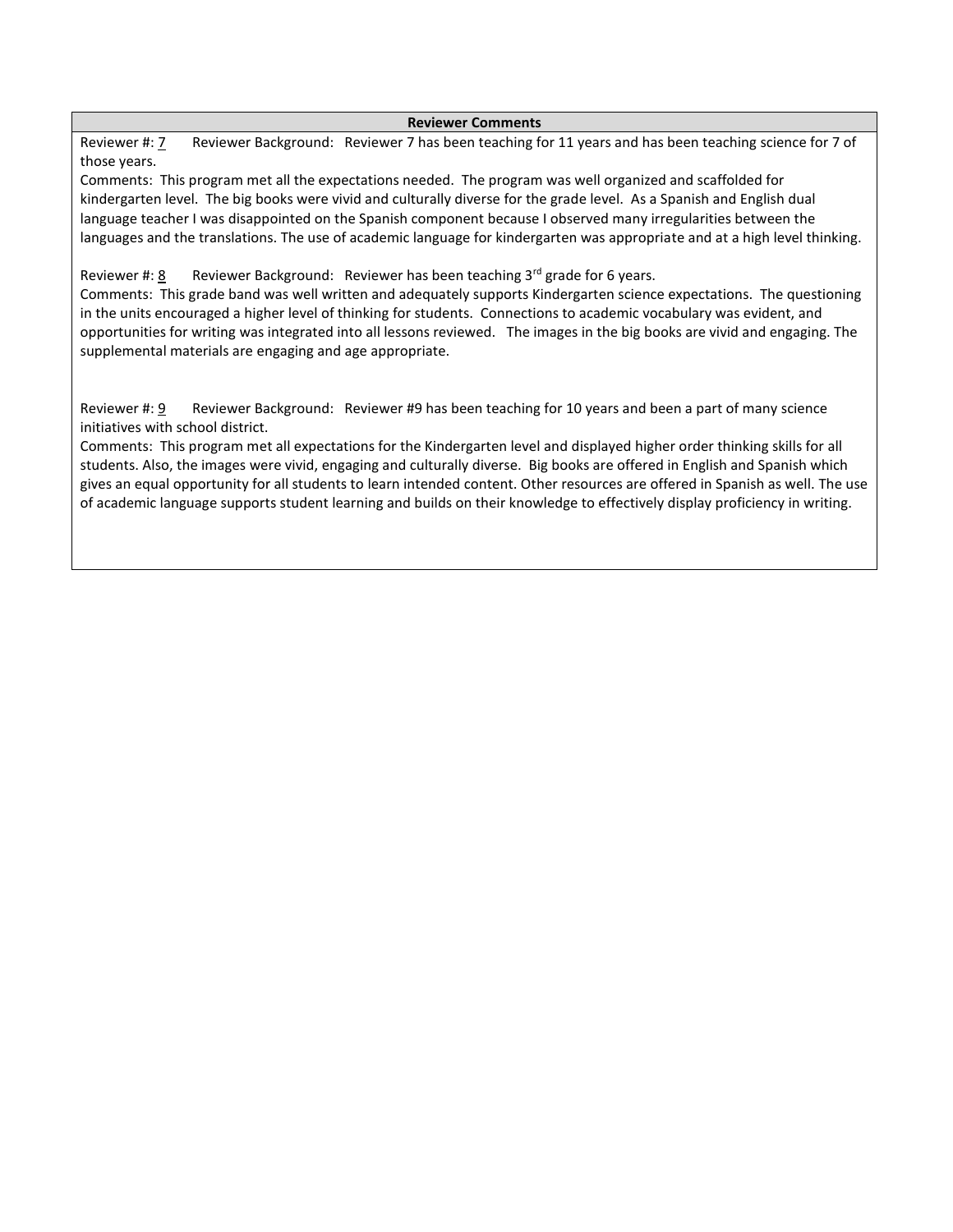## **2018 Instructional Material Summer Review Institute Grade K-12: Science Instructional Material Review Team Appraisal of Title – K-12 Science Education**

This information is provided for local school boards and governing authorities of charter schools to consider in their selection process to meet the needs of their student population.

| Text Title:                                                                                                                                                                                                                         | <b>Exploring Science Grade 5</b>                                |                 |                                                                                                                                                                       | Publisher:      | <b>National Geographic</b>                                                                                                      |  |  |
|-------------------------------------------------------------------------------------------------------------------------------------------------------------------------------------------------------------------------------------|-----------------------------------------------------------------|-----------------|-----------------------------------------------------------------------------------------------------------------------------------------------------------------------|-----------------|---------------------------------------------------------------------------------------------------------------------------------|--|--|
| Course:                                                                                                                                                                                                                             | Science                                                         |                 |                                                                                                                                                                       | Grade Level:    | Learning/Cengage<br>5                                                                                                           |  |  |
| SE ISBN:                                                                                                                                                                                                                            | 9781285846378                                                   |                 |                                                                                                                                                                       | TE ISBN:        | 9781305076952                                                                                                                   |  |  |
| SW ISBN:                                                                                                                                                                                                                            |                                                                 |                 |                                                                                                                                                                       |                 |                                                                                                                                 |  |  |
|                                                                                                                                                                                                                                     |                                                                 |                 |                                                                                                                                                                       |                 |                                                                                                                                 |  |  |
|                                                                                                                                                                                                                                     |                                                                 |                 |                                                                                                                                                                       |                 |                                                                                                                                 |  |  |
| SECTION 1 - NM Content Standards, Benchmarks and Performance Standards                                                                                                                                                              |                                                                 |                 |                                                                                                                                                                       |                 |                                                                                                                                 |  |  |
| Reviewer # and Section 1 Total:<br>#7 TOTAL 91.39%<br>#8 TOTAL 90.4%<br>#9 TOTAL 94.94%                                                                                                                                             |                                                                 |                 |                                                                                                                                                                       |                 |                                                                                                                                 |  |  |
| Average Score: 92.24%                                                                                                                                                                                                               |                                                                 |                 |                                                                                                                                                                       |                 |                                                                                                                                 |  |  |
|                                                                                                                                                                                                                                     |                                                                 |                 |                                                                                                                                                                       |                 |                                                                                                                                 |  |  |
|                                                                                                                                                                                                                                     | Review Team Assessment of material's compliance with Section 1: |                 |                                                                                                                                                                       |                 |                                                                                                                                 |  |  |
|                                                                                                                                                                                                                                     |                                                                 |                 |                                                                                                                                                                       |                 | Team found that the Lexile level of text for student guide did not vary between fourth and fifth grade and is not at grade      |  |  |
|                                                                                                                                                                                                                                     |                                                                 |                 | level, therefore the vocabulary support was sufficient and the use of academic language was minimal.                                                                  |                 |                                                                                                                                 |  |  |
|                                                                                                                                                                                                                                     |                                                                 |                 | Lessons were scaffolded well and allowed for extra support for sheltered instruction.                                                                                 |                 |                                                                                                                                 |  |  |
|                                                                                                                                                                                                                                     |                                                                 |                 | Program connected to student's prior knowledge and/or real world connections.<br>There was ample examples that represented diversity through culture, color and race. |                 |                                                                                                                                 |  |  |
|                                                                                                                                                                                                                                     | Student activities were grade level appropriate.                |                 |                                                                                                                                                                       |                 |                                                                                                                                 |  |  |
|                                                                                                                                                                                                                                     |                                                                 |                 | Students were given the opportunities to challenge their own work and thinking.                                                                                       |                 |                                                                                                                                 |  |  |
|                                                                                                                                                                                                                                     |                                                                 |                 |                                                                                                                                                                       |                 |                                                                                                                                 |  |  |
|                                                                                                                                                                                                                                     |                                                                 |                 |                                                                                                                                                                       |                 |                                                                                                                                 |  |  |
|                                                                                                                                                                                                                                     |                                                                 |                 | <b>SECTION 2 Publisher's Criteria</b>                                                                                                                                 |                 |                                                                                                                                 |  |  |
|                                                                                                                                                                                                                                     | Reviewer # and Section 2 Total:                                 | #7 TOTAL 88.89% | #8 TOTAL 88.89%                                                                                                                                                       | #9 TOTAL 88.89% |                                                                                                                                 |  |  |
|                                                                                                                                                                                                                                     | Average Score: 88.89%                                           |                 |                                                                                                                                                                       |                 |                                                                                                                                 |  |  |
|                                                                                                                                                                                                                                     |                                                                 |                 |                                                                                                                                                                       |                 |                                                                                                                                 |  |  |
|                                                                                                                                                                                                                                     | Review Team Assessment of material's compliance with Section 2: |                 |                                                                                                                                                                       |                 |                                                                                                                                 |  |  |
|                                                                                                                                                                                                                                     |                                                                 |                 |                                                                                                                                                                       |                 | Team scored the following occurrences with zero's because they were not visible or shown at the time of the review:             |  |  |
|                                                                                                                                                                                                                                     | technology, usability and rubrics.                              |                 |                                                                                                                                                                       |                 |                                                                                                                                 |  |  |
|                                                                                                                                                                                                                                     |                                                                 |                 |                                                                                                                                                                       |                 | Rubrics lacked student exemplars which does not allow for students of all tiers of learning to have an equal opportunity to     |  |  |
| learn and or be assessed.                                                                                                                                                                                                           |                                                                 |                 |                                                                                                                                                                       |                 |                                                                                                                                 |  |  |
|                                                                                                                                                                                                                                     |                                                                 |                 |                                                                                                                                                                       |                 |                                                                                                                                 |  |  |
|                                                                                                                                                                                                                                     |                                                                 |                 |                                                                                                                                                                       |                 |                                                                                                                                 |  |  |
|                                                                                                                                                                                                                                     |                                                                 |                 |                                                                                                                                                                       |                 |                                                                                                                                 |  |  |
| <b>Reviewer Comments</b>                                                                                                                                                                                                            |                                                                 |                 |                                                                                                                                                                       |                 |                                                                                                                                 |  |  |
| Reviewer Background: Reviewer has 11 years of teaching and 7 of those years I have been teaching<br>Reviewer #: 7                                                                                                                   |                                                                 |                 |                                                                                                                                                                       |                 |                                                                                                                                 |  |  |
| science and integration in LA and Math.                                                                                                                                                                                             |                                                                 |                 |                                                                                                                                                                       |                 |                                                                                                                                 |  |  |
| Comments:                                                                                                                                                                                                                           |                                                                 |                 |                                                                                                                                                                       |                 |                                                                                                                                 |  |  |
|                                                                                                                                                                                                                                     |                                                                 |                 |                                                                                                                                                                       |                 | Reviewer found that the fifth grade text was better aligned than the other grade levels. In most parts it did meet the criteria |  |  |
| needed for fifth grade. The materials reviewed showed evidence of academic vocabulary support and opportunities for                                                                                                                 |                                                                 |                 |                                                                                                                                                                       |                 |                                                                                                                                 |  |  |
| writing/recording of data; however, use of academic language was minimal. Lexile level remains to be low which is not                                                                                                               |                                                                 |                 |                                                                                                                                                                       |                 |                                                                                                                                 |  |  |
| beneficial for the students. The occurrences highly supported student learning and thinking, which allows students to take<br>ownership of their own learning. Questions and student activities are designed with students in mind. |                                                                 |                 |                                                                                                                                                                       |                 |                                                                                                                                 |  |  |
|                                                                                                                                                                                                                                     |                                                                 |                 |                                                                                                                                                                       |                 |                                                                                                                                 |  |  |